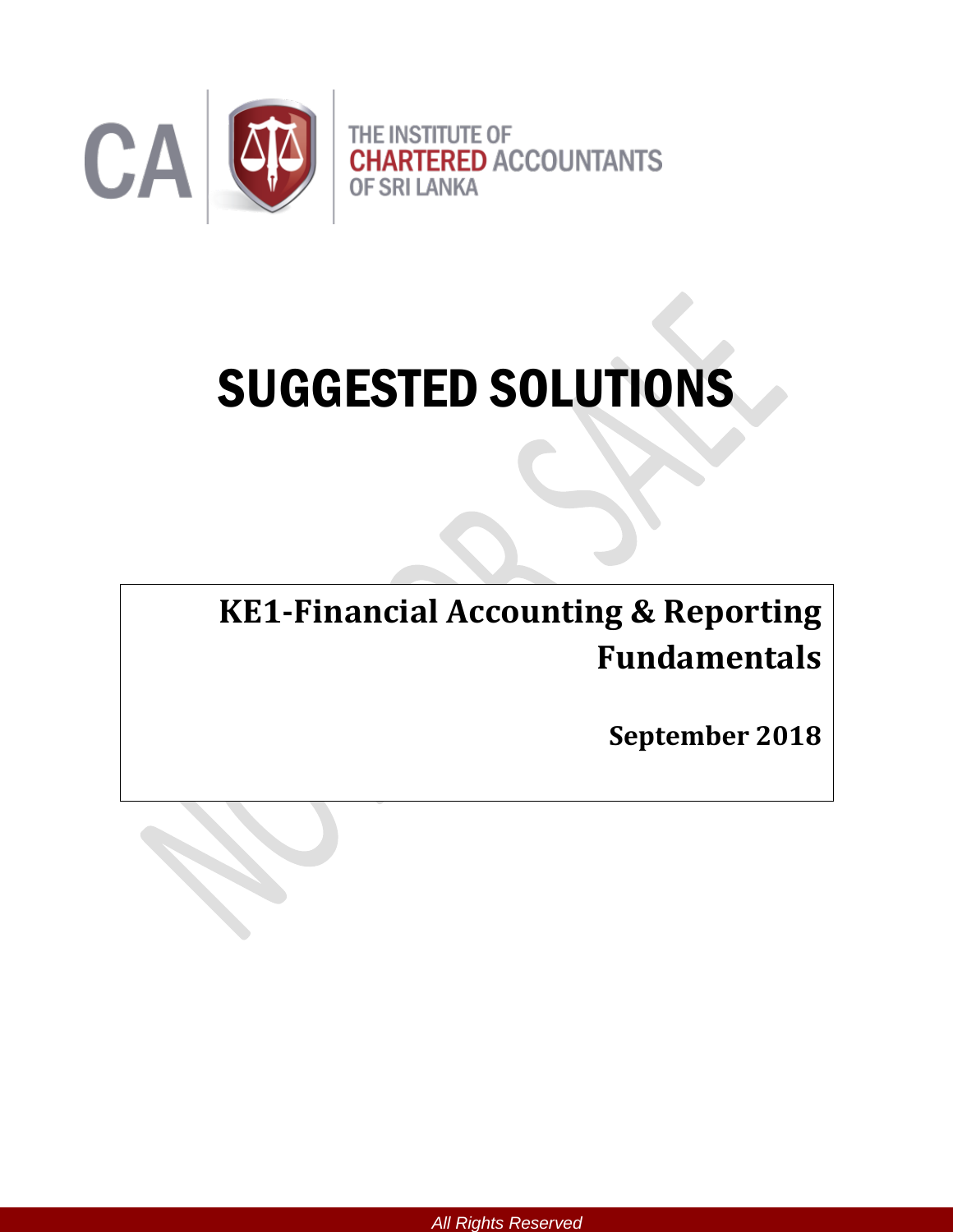# $\mathbf{p}$ ரிவு  $\mathbf{01}$

## விடை 01

## 1.1

| கற்கை வெளிப்பாடு: $1.1.1$ |
|---------------------------|
| சரியான விடை: D            |

## 1.2

| கற்கை வெளிப்பாடு : $1.1.5$ |  |  |
|----------------------------|--|--|
| சரியான விடை: D             |  |  |

## 1.3

| கற்கை வெளிப்பா $\left(\mathbf{\overline{6}}:\,1.1.6\right)$ |  |
|-------------------------------------------------------------|--|
| சரியான விடை : B                                             |  |
|                                                             |  |

## 1.4

| கற்கை வெளிப்பா $\mathfrak{g}: 1.2.9$ |  |
|--------------------------------------|--|
| சரியான விடை : D                      |  |
|                                      |  |

## 1.5

| கற்கை வெளிப்பா $\mathfrak{G}$ : 4.4.1 |  |
|---------------------------------------|--|
| சரியான விடை : D                       |  |
|                                       |  |

## 1.6

| கற்கை வெளிப்பாடு : $4.5.4$ |  |
|----------------------------|--|
| சரியான விடை : C            |  |

1.7

| கற்கை வெளிப்பாடு : $4.6.4$ |
|----------------------------|
| சரியான விடை : D            |

## 1.8

கற்கை வெளிப்பா $6: 4.10.1$ 

 $\overline{\text{eff}}$ யான விடை $\overline{\text{H}}$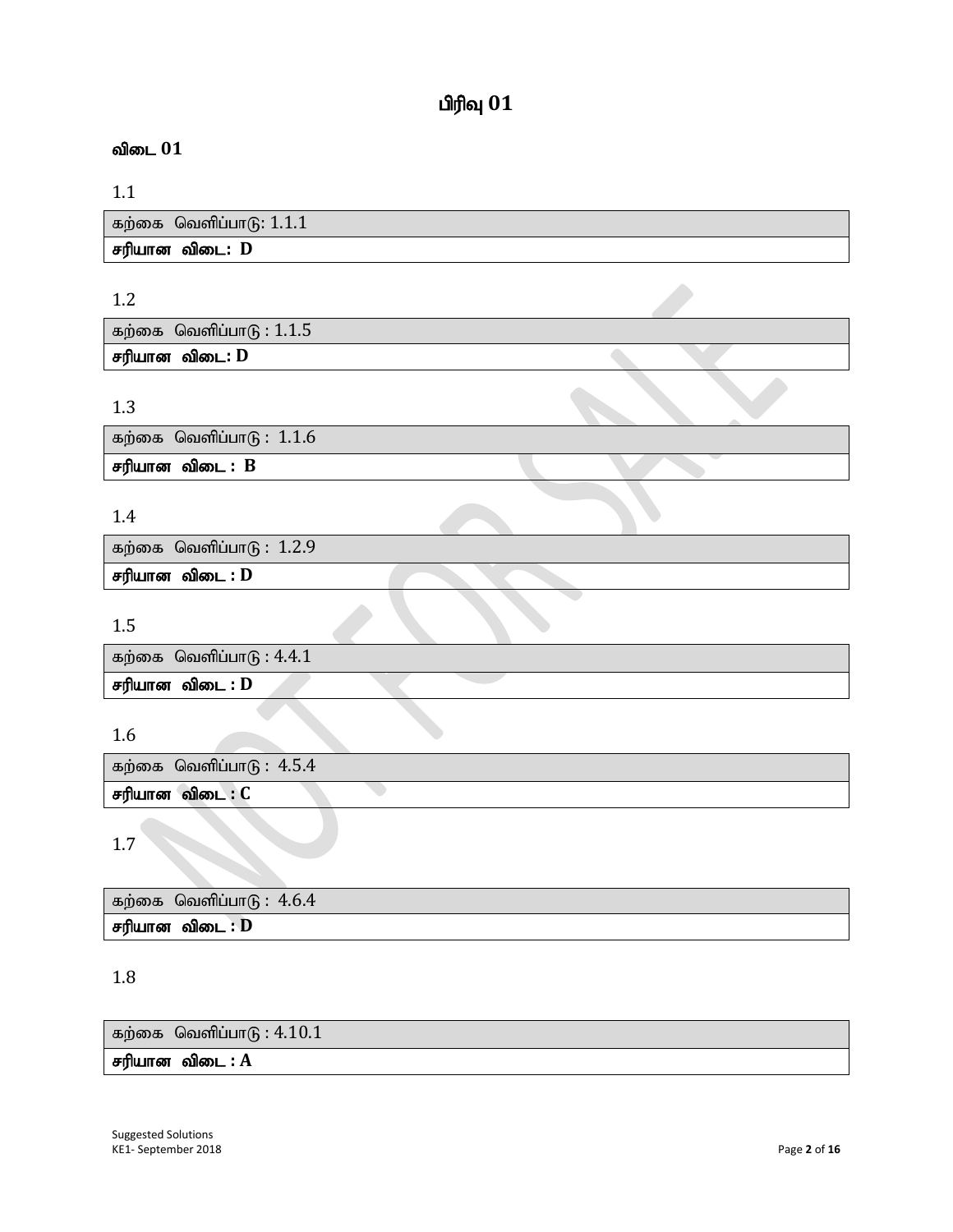கற்கை வெளிப்பா $6: 4.11.1$ 

 $F$ ரியான விடை :  $A$ 

1.10

கற்கை வெளிப்பா $6: 4.12.2$ சரியான விடை : B

 $(2 \times 10 =$  மொத்தம் : 20 புள்ளிகள்)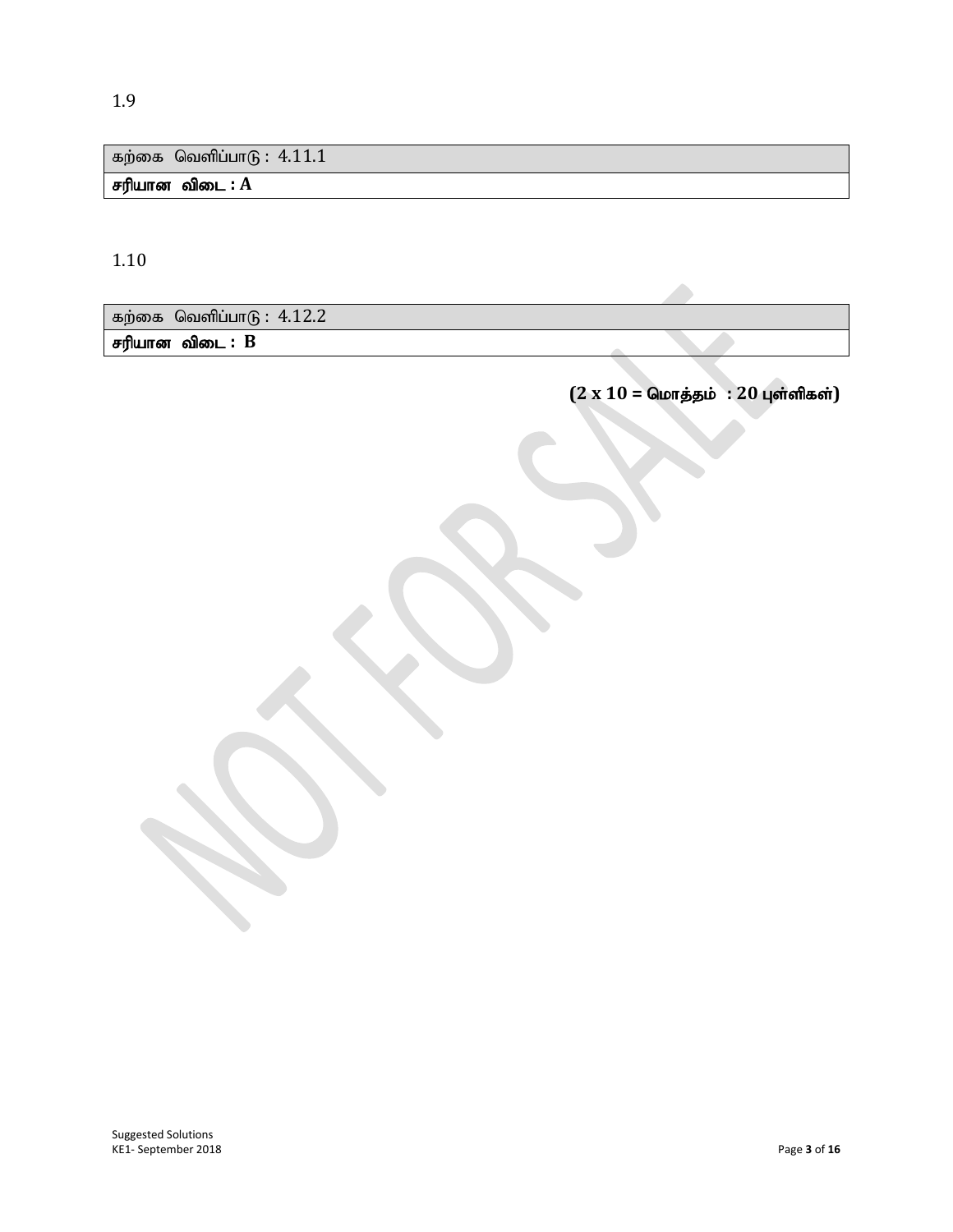2.1

கற்கை வெளிப்பா $(6: 1.1.3)$ 

- பொருளாகார காரணிகள் உ.தா: அந்நிய நாணயமாற்று வீதங்களின் போக்கு
- அரசியற் காரணிகள் உதா: ஏற்றுமதி வியாபாரம் பற்றிய அரசாங்கத்தின் கொள்கை, கிடைக்கப்பெறும் ஊக்குவிப்புக்கள் ஆகியன.
- தொழில்நுட்பக் காரணிகள் பயன்படுத்தப்படும் தொழில்நுட்பம் மற்றும் தொழில்நுட்ப அபிவிருத்தி
- சமூகக் காரணிகள் சூழல் மாசடைதல்

#### 2.2

கற்கை வெளிப்பா $f<sub>B</sub>: 1.1.4$ 

அரசாங்கம்- உரிமையாளர் என்ற ரீதியில் கிடைக்கப்பெறும் வருமானம் அந்தத் துறையை நடாத்த போதுமா எனவும் பிரயாணிகளின் திருப்தி மட்டத்தினையும் அறிய விரும்பும்.

பொது மக்கள் – வாடிக்கையாளா் என்ற ரீதியில் தாம் செலுத்தும் கட்டணத்திற்கு திருப்தியான வசதிகளை பெறுதல், உரிய காலக்கில் சேவைகளை பொருல் ஆகியன பற்றி தெரிந்து கொள்ள விரும்புவர்.

<u>ஊ</u>ழியா்கள் – தாம் பெறும் ஊதியம் மற்றும் அளிக்கப்பெறும் வசதிகள் போதுமானதா என அறிய விரும்புவர். வழங்குனர்கள் - தமது கொடுப்பனவுகளை மேற்கொள்ளும் இயலுமை வங்கியாளர்கள் - கடன் மீளச் ச<u>ெலுத்து</u>வதற்கான இயலுமை

#### 2.3

கற்கை வெளிப்பா $f<sub>B</sub>$ : 1.2.1

பயன்படுத்துனர்கள் உரிமத்தின<u>் திரவநிலை மற்றும் கடன்தீர்க் தகவு</u> மற்றும் அதற்கான மேலதிக நிதியளிப்புத் தேவைப்பாட்டினை அறிந்துகொள்ள மேலும் உரிமத்தின் பொருளியல் வளங்கள் மற்றும் அதற்கு எதிரான கோரிக்கைகள் (அதாவது நிதி நிலை) பற்றிய தகவல்கள்.

அறிக்கையிடும் உரிமத்தின் நிதிச் செயற்பாடு பற்றிய தகவல்கள் உரிமம் அதன் <u>பொருளியல் வளங்கள் மீது உழைத்த வருமானத்தை விளங்கிக்கொள்ள உதவும்</u>. இது எந்தளவு <u>வினைத்திறனாகவும் விளைவுத்திறனாகவும் முகாமை அதன் வளங்களை பயன்</u> படுத்துகின்றது என்பதை அறியவும் அதன் எதிர்கால வருமானத்தை எதிர்வுகூறவும் உதவும்.

ஒரு குறிப்பிட்ட காலத்தின்போது அறிக்கையிடும் உரிமத்தின் காசுப்பாய்வு பற்றிய தகவல்கள் பயன்படுத்துனர்கள் உரிமத்தின் எதிர்கால நிகர காசுப்பாய்வுகளை பிறப்பாக்கும் இயலுமை மற்றும் அதன் தொழிற்பாடுகள் பற்றிய சிறந்த விளக்கக்கை பயன்படுக்குனர்களுக்கு வளங்க உகவும்.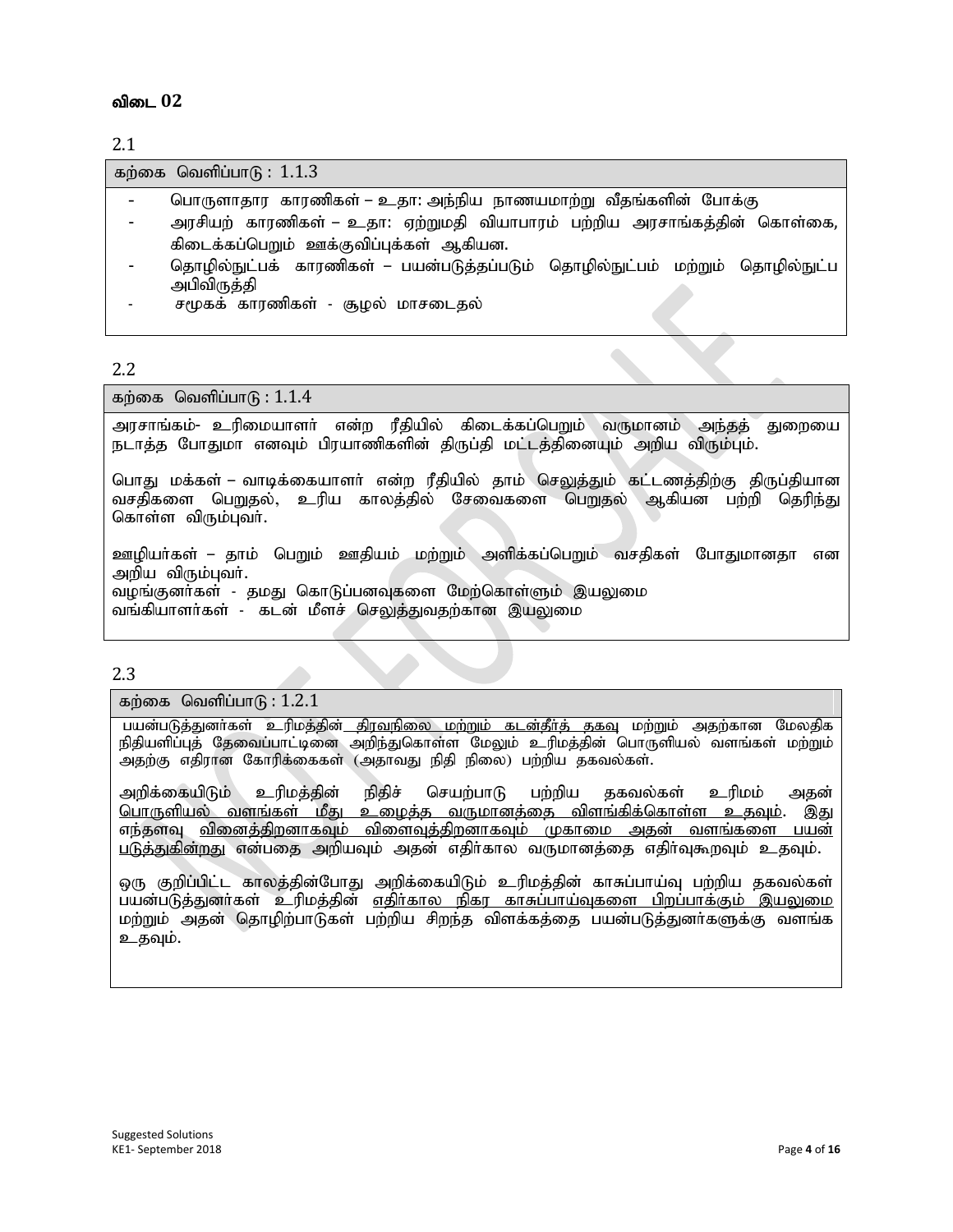#### 2.4

#### கற்கை வெளிப்பாடு  $2.1.1$ ,  $2.1.4$

|            | மூல ஆவணம்                          | முதன்மைப் பதிவேடு   |
|------------|------------------------------------|---------------------|
|            | வைப்புத் துண்டு (Deposit slip)     | காசேடு / வங்கியேடு  |
| ii         | விற்பனைப் பட்டியல் (Sales invoice) | விற்பனை நாளேடு      |
| <i>iii</i> | நிதிக் குத்தகை உடன்படிக்கை         | பொது நாட்குறிப்பேடு |

#### 2.5

#### கற்கை வெளிப்பா $f<sub>B</sub>$ : 2.2.3

#### இரட்டைப் பதிவு முறைமையும் கணக்கியலில் அதன் வகிபங்கும். இரட்டைப் பதிவு முறைமையானது ஒவ்வொரு ஊடுசெயலும் **சமனான ஆனால் எதிரான**

விளைவினைக் கொண்டவை எனும் எண்ணத்தின் அடிப்படையில் அமைந்ததாகும். (இரட்டைத் தாக்கம்) அதன்படி கணக்கியலில் ஒவ்வொரு நிதிசார் ஊடுசெயலும் பேரேட்டில் வரவாகவும்,<br>அகற்குச் சமனான கொகையை செலவாகவம் பகிவசெய்யப்பட வேண்டும் என்பகனை .<br>அதற்குச் சமனான தொகையை செலவாகவும் பதிவுசெய்யப்பட வேண்டும் என்பதனை<br>குறிக்கின்றது. அதன்படி, ஒவ்வொரு ஊடுசெயலும் ஒவ்வொரு வரவுப் பதிவும் செலவுப் ஊடுசெயலும் பதிவொன்றினால் சமப் படுத்தப்படும் வகையில் இரு தடவை பதிவுசெய்யப்படும்.

#### 2.6

# கற்கை வெளிப்பா $f<sub>B</sub>$ : 2.5.2 i. காப்புறுதிச் செலவு வரவு.  $\epsilon$ ா,பா $52,000$ தொங்கற் கணக்கு செலவு மார்ப்பிட்டி கார் 52,000 (தவறவிடப்பட்ட காப்புறுதிச் செலவினை பதிவுசெய்தல்)  $i$ ii. சந்தைப்படுத்தற் செலவு வரவு ரூபா  $30,000$ விற்பனை செலவு மா $\tau$  30,000  $(g$ வறாக பதிவுசெய்யப்பட்ட சந்தைப்படுத்தற் செலவின் திருத்தம்)  $\overline{\text{iii.}}$  விற்பனை வரவு  $\overline{\text{m}}$   $\overline{\text{m}}$ பா  $90,000$ வியாபாரக் கடன்பட்டோர் / வியாபாரக் கடன்பட்டோர் கட்டுப்பாட்டுக் க.கு செலவு $\sigma$ (தவறாக பதிவுசெய்யப்பட்ட விற்பனைப் பதிவின் திருத்தம்)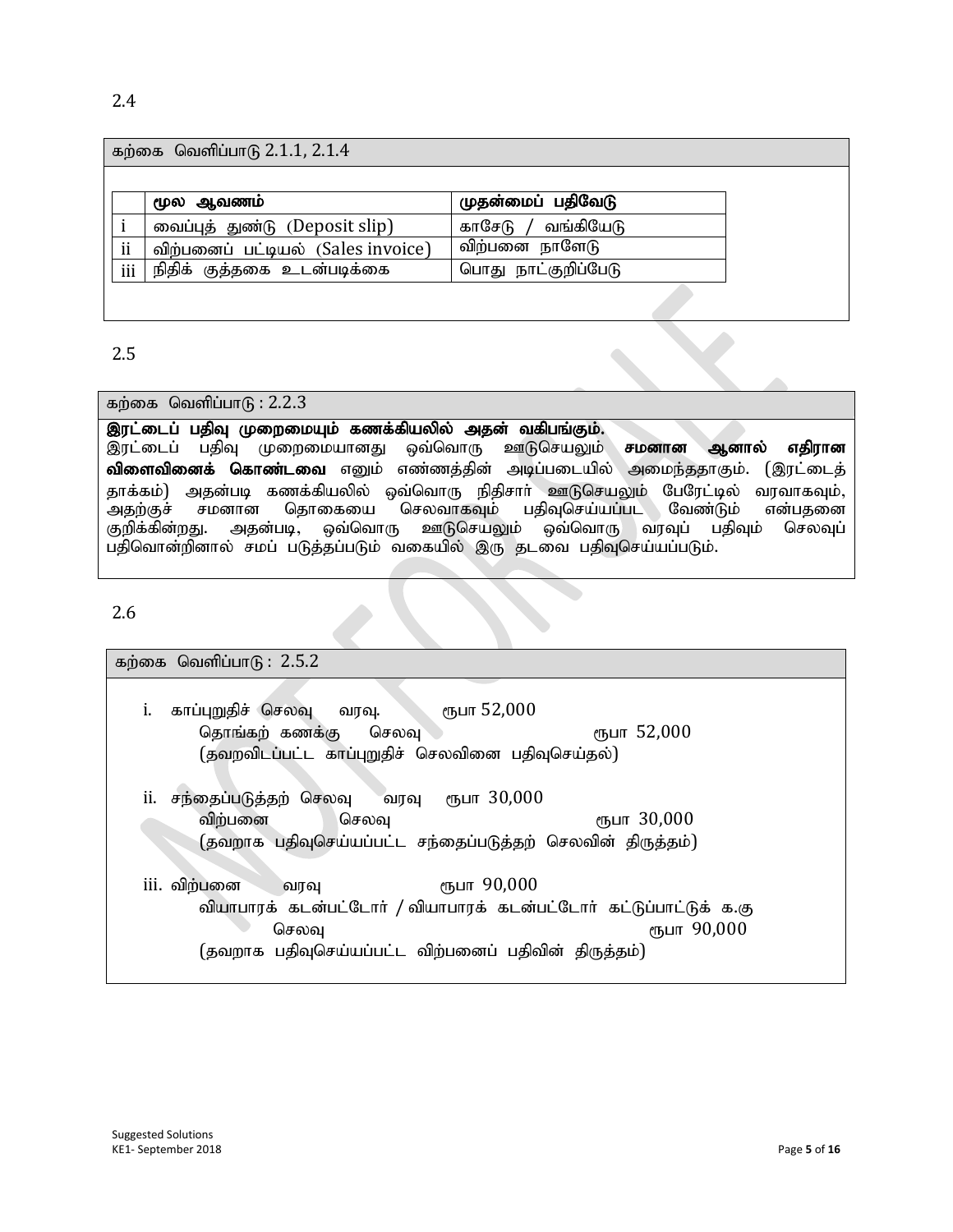2.7

கற்கை வெளிப்பா $f<sub>B</sub>$ :  $4.8.2$ 

- குத்தகைக் காலமான 7 ஆண்டுகள் எந்திரத்தின் பயன்தரும் ஆயட்காலத்தின் பாரிய பகுதியை கொண்டிருத்தல்.
- இற்றைப்பெறுமதி ரூபா  $14.6$  மில்லியன் கிட்டத்தட்ட ஆரம்பத்தில் அதன் சீா்மதிப்பான ரூபா 14.55 மில்லியனுக்கு சமமாக இருத்தல்.
- குத்தகைச் சொத்து ஒரு விசேடமான சொத்து எனக் குறிப்பிடப்பட்டு இருப்பதனால்,<br>குத்தகைக்குப் பெறுனா் மாத்திரம் பாரிய திருத்தங்கள் இன்றி அதனை குத்தகைக்குப் பெறுனா் மாத்திரம் பாரிய திருத்தங்கள் இன்றி அதனை பாவிக்கக்கூடியதாக இருத்தல்.

எனவே இந்தக் குத்தகையினை LKAS 17 இன் கீழ் ஒரு நிதிக் குத்தகையாக வகைப்படுத்தலாம்:

2.8

கற்கை வெளிப்பா $\sqrt{6}$  : 2.3.4

- விற்பனை நாளேடு (Sales ledger)
- வருமதிகள் பேரேடு (Receivable ledger)
- தொக்கு முறையமைப்பு (Inventory module)
- பொதுப் பேரேடு (General ledger)
- பணிக் கிரயமிடல் முறையமைப்பு (Job costing module)
- அறிக்கை பிறப்பாக்கி (Report generator)

2.9

#### கற்கை வெளிப்பா $f<sub>B</sub>$ : 4.9.4

#### i. வரிவிதிக்கக்ககு கற்காலிக விக்கியாசம்

வரித் தேவைகளுக்காக இந்தக் கிரயங்கள் ஏற்கனவே கழிக்கப்பட்டுள்ளமையால் முன்கொணரற் தொகையின் தேய்மானம்மீது எதிர்காலத்தில் வரிவிதிக்கப்படும்.

#### ii. <u>கழிக்கத்தகு தற்காலிக வித்தியாசம்</u>

| கம்பனியானது<br>அலபா        | எதிர்காலத்தில் | ஓயவுபபயன   | நனமைகள      |
|----------------------------|----------------|------------|-------------|
| செலுத்தப்படும்போது வரிவிதி | இலாப/நட்டத்தை  | கணித்தலில் | ஓய்வுப்பயன் |
| கிரயங்களை கழிக்க முடியும். |                |            |             |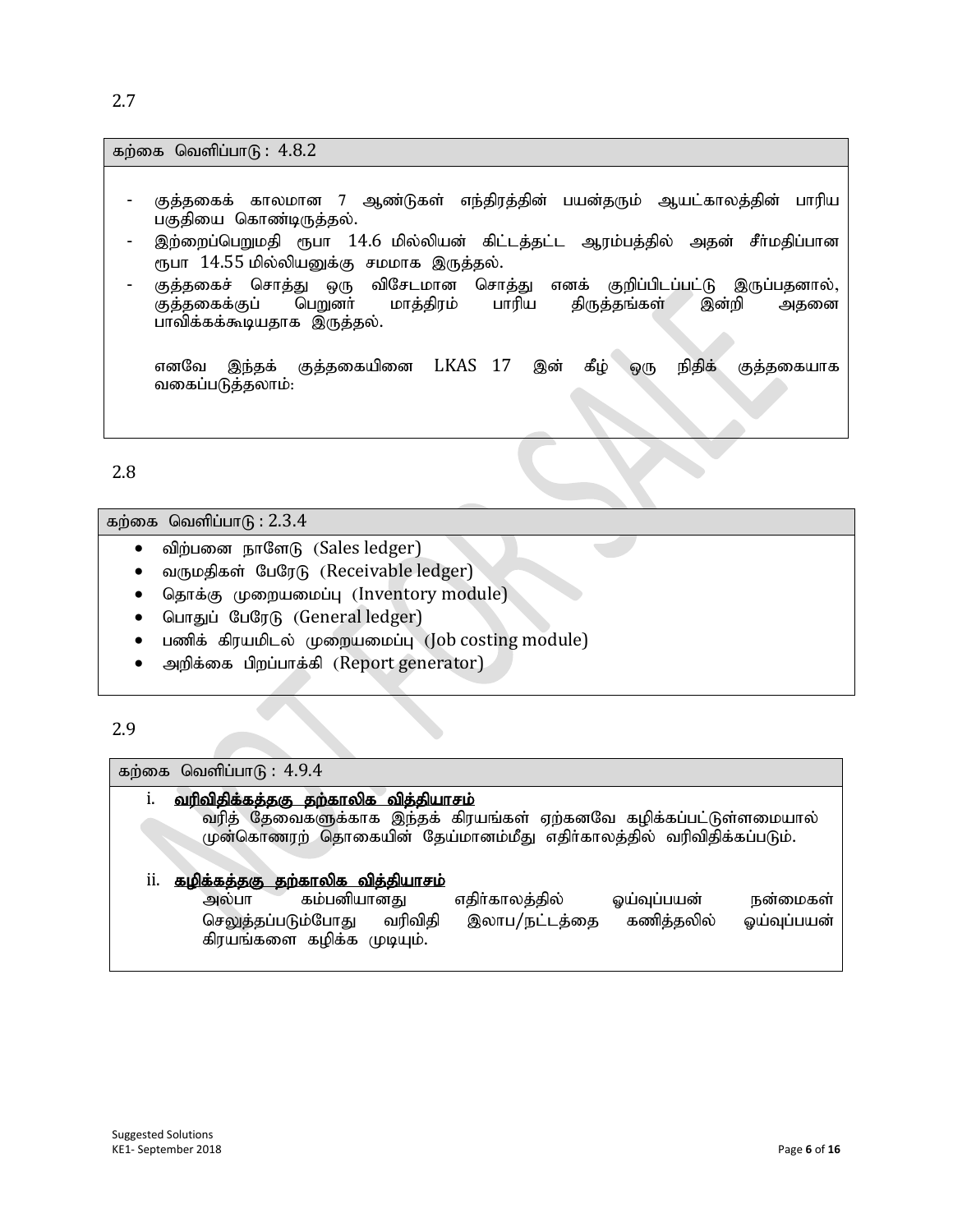| வெளிப்பா $(6: 3.5)$<br>கற்கை               |         |
|--------------------------------------------|---------|
|                                            |         |
|                                            | ரூபா    |
| விற்பனை                                    | 44,000  |
| மொத்த இலாபம் (20%)                         | (8,800) |
| விற்பனைக் கிரயம்                           | 35,200  |
|                                            |         |
| ஆரம்பத் தொக்கு                             | 6,000   |
| கூட்டு: கொள்வனவுகள்                        | 40,000  |
| இறுதித் தொக்கு                             |         |
| விற்ற மற்றும் அழிவடைந்த பொருட்களின் கிரயம் | 46,000  |
|                                            |         |
| இழந்த பொருட்களின் கிரயம் (46,000-35,200)   | 10,800  |

 $($ மொத்தம்:  $30$  புள்ளிகள்)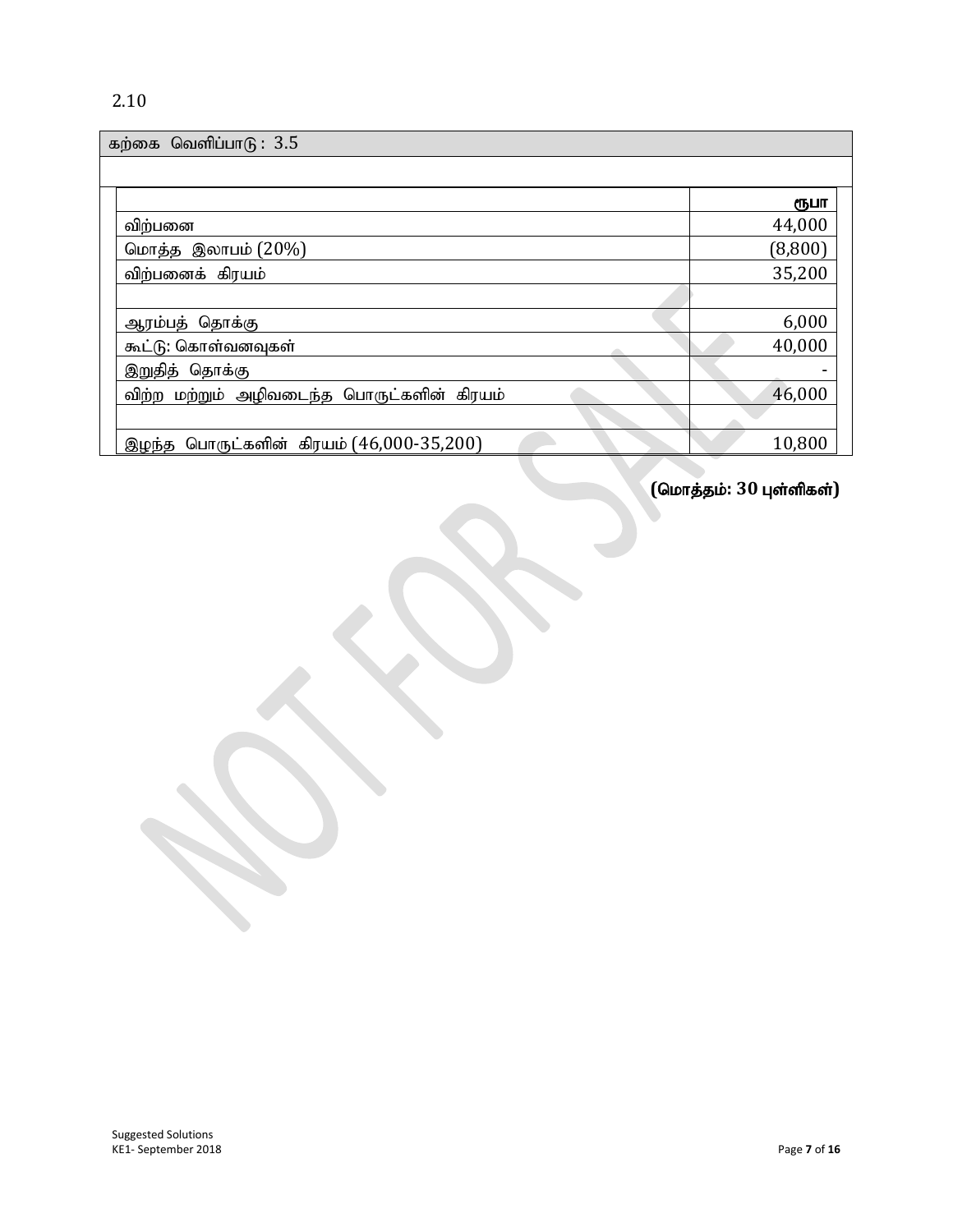## பிரிவு 2

#### விடை 03

கற்கை வெளிப்பா $f<sub>B</sub>$ : 2.6

#### (a)

#### சென்மதிப் பேரேட்டின் மொத்தத் தொகையின் செம்மையாக்கக் கூற்று

|                                     |         | ரூபா      |
|-------------------------------------|---------|-----------|
| செம்மையாக்கத்தின் முன் மொத்தத் தொகை |         | 1,235,340 |
| கூட்டு:                             |         |           |
| பதிவு செய்யப்படாத கொள்வனவு          | 156,000 |           |
| மறுதலிக்கப்பட்ட காசோலை              | 87,660  |           |
| கழிவினை பதிவுசெய்தலில் ஏற்பட்ட வழு  | 5,000   | 248,660   |
|                                     |         | 1,484,000 |

(b)

## திருத்தப்பட்ட சென்மதிக் கட்டுப்பாட்டுக் கணக்கு

|                                            |         | ரூபா             |
|--------------------------------------------|---------|------------------|
| செம்மையாக்கத்தின் முன் மீதி                |         | 1,540,000        |
| கூட்டு:                                    |         |                  |
| பதிவு செய்யப்படாத கொள்வனவுகள்              | 156,000 |                  |
| தாமதக் கொடுப்பனவின் மீதான வட்டிச்<br>செலவு | 46,500  |                  |
|                                            |         | 202,500          |
| கழி:                                       |         |                  |
| இலவச மாதிரிகள்                             | 77,000  |                  |
| முன்னதாக தீா்ப்பனவு செய்தமைக்கான<br>கழிவு  | 56,500  |                  |
| கொள்வனவுத் திரும்பல்                       | 35,000  |                  |
| சென்மதியை பதிவுசெய்தலில் வழு               | 90,000  | <u>(258,500)</u> |
|                                            |         | 1,484,000        |

#### $(c)$  கட்டுப்பாட்டுக் கணக்குகளை தயாரிப்பதற்கான காரணங்கள்:

- செம்மையை (accuracy) உறுதிசெய்ய
- பெறுமதிகளை பிரித்தறிவதனை எளிமையாக்கவும் இலகுவாக்கவும்.
- அகச் செவ்வையை வழங்குவதற்கு
- கட்டுப்பாட்டுக் கணக்குகளுக்கு பதிவனுப்பல்களை தினசரி / வாராந்த / மாதாந்த அடிப்படையில் மேற்கொள்ளும்போது வழுக்கள் ஏற்படும் இடங்களை கண்டுபிடிக்க

#### $($ மொத்தம்: 10 புள்ளிகள்)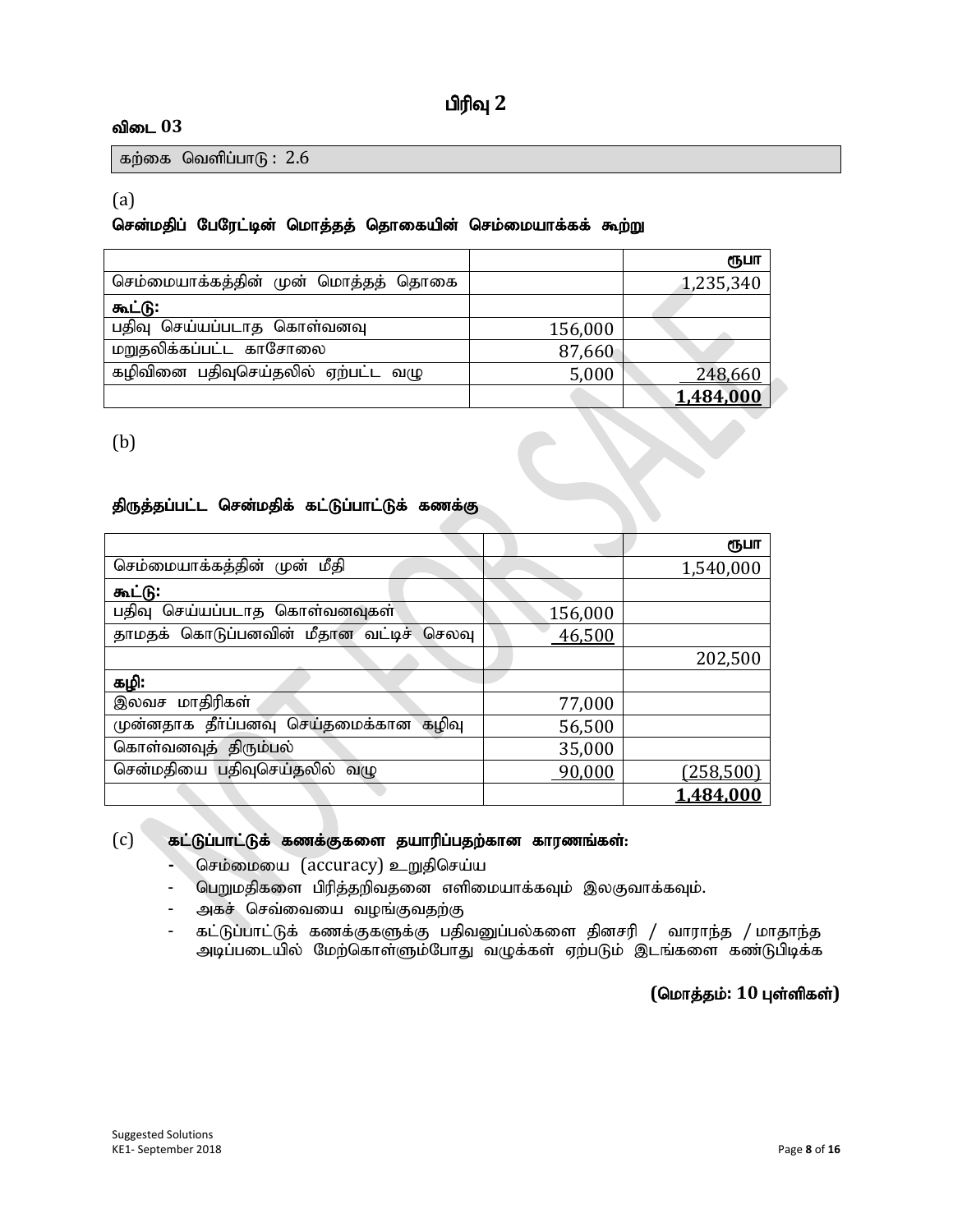கற்கை வெளிப்பாடு:  $3.6/2.7$ 

## (a)

|                                            | Rs.     |
|--------------------------------------------|---------|
| நடைமுறைச் சொத்துக்கள்                      |         |
| காசு                                       | 2,000   |
| வியாபார வருமதிகள்                          | 25,000  |
| தொக்குகள்                                  | 46,000  |
| குறுங்கால முதலீடுகள்                       | 10,000  |
|                                            | 83,000  |
| நடைமுறைப் பரிப்புக்கள்                     |         |
| வியாபார சென்மதிகள்                         | 19,000  |
| அட்டுறு செலவுகள்                           | 3,000   |
|                                            | 22,000  |
|                                            |         |
| (i) நடப்பு விகிதம் (Current ratio)         |         |
| <u> நடைமுறைச் சொத்துக்கள்</u>              | 3.77    |
| நடைமுறைப் பரிப்புக்கள்                     |         |
|                                            |         |
| (ii) விரைவுச் சொத்து விகிதம் (Quick ratio) |         |
| <u> நடைமுறைச் சொத்து – தொக்கு</u>          | 1.68    |
| நடைமுறைப் பரிப்புக்கள்                     |         |
|                                            |         |
| (iii) கடன்பட்டோர் சேகரிப்புக் காலம்        |         |
| <u>வியாபார வருமதிகள் x 365</u>             | 41 days |
| கடன் விற்பனைகள்                            |         |
|                                            |         |
| $(iv)$ கடன்கொடுத்தோா் கொடுப்பனவுக் காலம்   |         |
| வியாபாரச் சென்மதிகள் x 365                 | 55 days |
| கடன் கொள்வனவுகள்                           |         |
|                                            |         |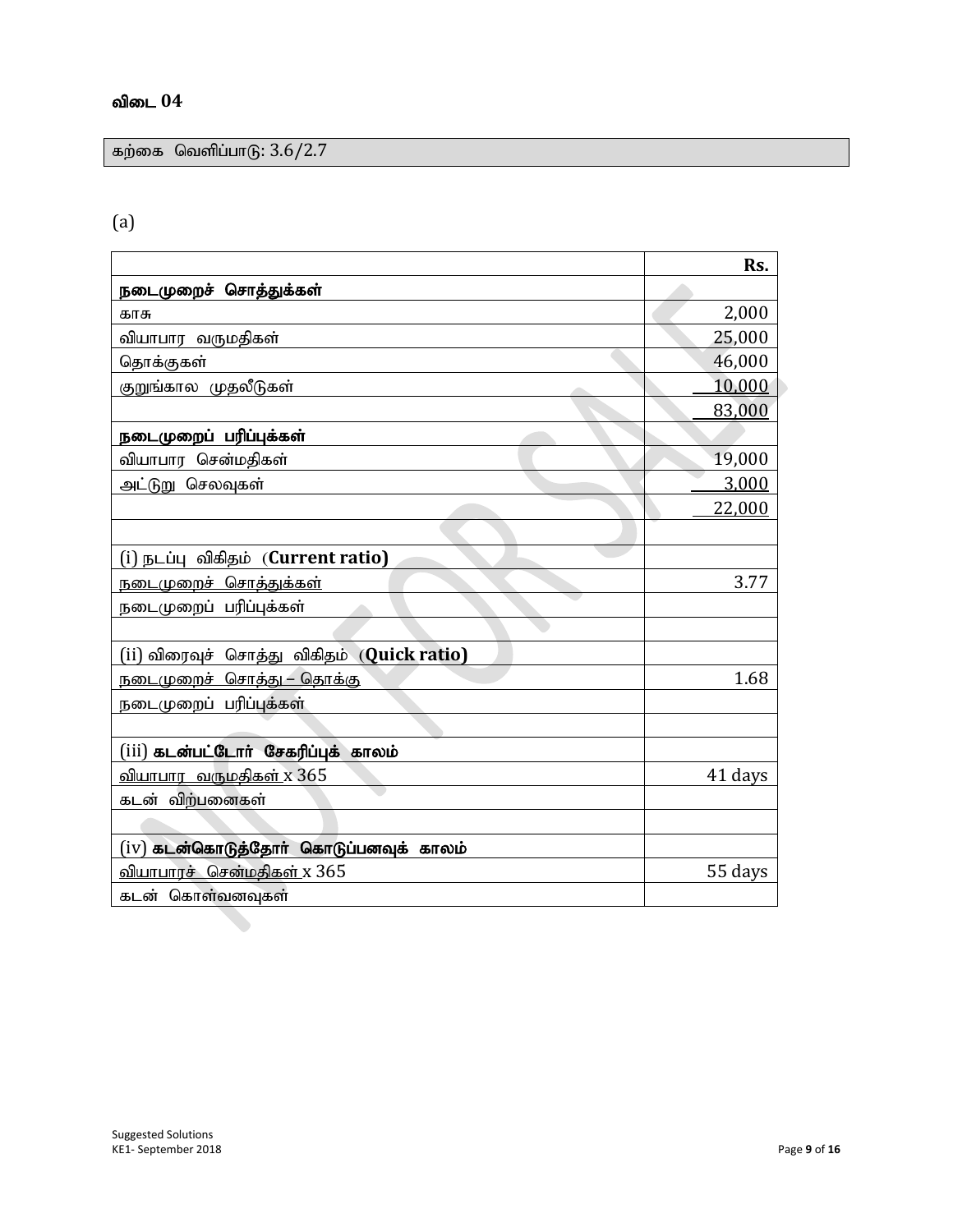## (b)

| காசேட்டில் செம்மையாக்கங்கள்                   |           |
|-----------------------------------------------|-----------|
|                                               | ரூபா '000 |
| செம்மையாக்கத்தின் முன் வங்கி மீதி             | 80,000    |
|                                               |           |
| கூட்டு                                        |           |
| காசு நிரலில் தவறுதலான வரவுப்பதிவு             | 5,000     |
| பதிவுசெய்யப்படாத வைப்புக்கள் / நேரடி வைப்பு   | 1,000     |
|                                               | 86,000    |
| கழி:                                          |           |
| தவறுதலாக பதிவுசெய்யப்பட்ட காசோலைக் கொடுப்பனவு | 900       |
| திருத்திய காசேட்டு மீதி                       | 85,10     |

| வங்கிக் கணக்கிணக்கக் கூற்று           |           |
|---------------------------------------|-----------|
|                                       | ரூபா '000 |
| திருத்திய காசேட்டின்படி மீதி          | 85,100    |
|                                       |           |
| கூட்டு                                |           |
| வழங்கப்பட்டு சமா்ப்பிக்கப்படாத காசோலை | 10,000    |
|                                       |           |
| கழி                                   |           |
| தேறாத வைப்புக்கள்                     | 1,700     |
| வங்கிக் கூற்றின்படி மீதி              | 93,400    |

 $($ மொத்தம்: 10 புள்ளிகள்)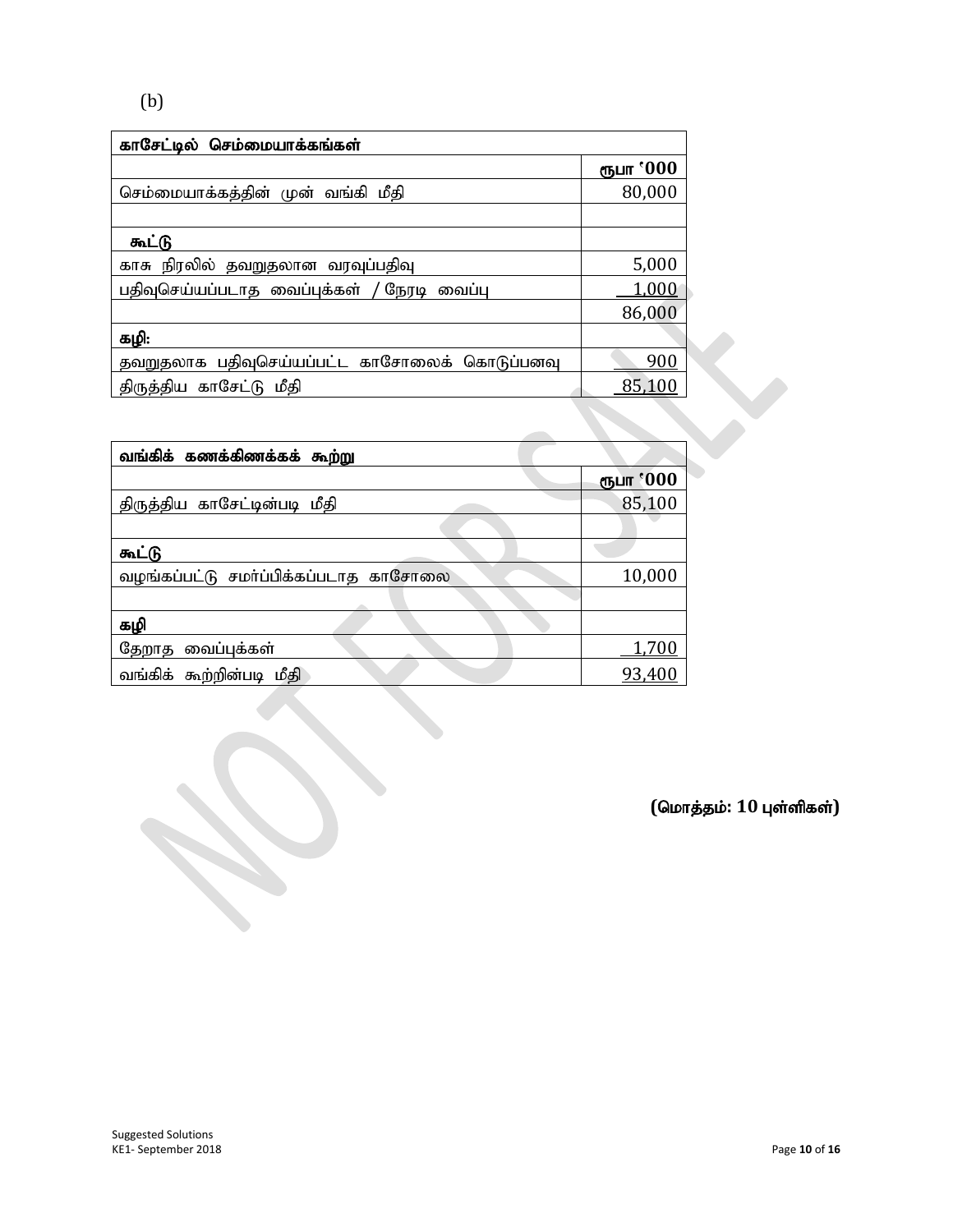$\Gamma$ 

கற்கை வெளிப்பா $f_5$ : 4.13,4.2

- (a) SME களுக்கான SLFRS இன் நோக்கெல்லையானது இந்த நியமம் நிதிக் கம்பனிகளுக்கு <u>பிரயோகிக்கப்பட முடியாதென குறிப்பிட்டுக் கூறுகின்றது. அல்லது</u> நிதிக் கம்பனிகள் பொதுமக்கள் நாட்டம் கொண்டவை ஆதலினால் (public interest)  $SME$  களுக்கான SLFRS அல்லாது முழு SLFRS மாத்திரம் நிதிக் கம்பனிகளுக்கு பிரயோகிக்கப்படும்.
- (b) (i) SME களுக்கான SLFRS இல் அடக்கப்படாக ஆனால் முமு SLFRS இல் உள்ளடங்கிய இரு தேர்வுகள் (options):
	- அருவச் சொத்துக்களுக்கான மீள்மதிப்பீட்டு முறை
	- முதலீட்டு ஆதனங்களுக்கான கிரயம் மற்றும் சீா்மதிப்பு முறைகளுக்கு இடையிலான தெரிவு.
	- அரச கொடைகளுக்கான தெரிவு
	- $(i)$  SME களுக்கான SLFRS இன்கீழ் கடைப்பிடிக்கப்படும் எளிமையாக்கங்கள். ஆராய்ச்சி மற்றும் அபிவிருத்திக்கான கணக்கீடு: செலவாகக் கொள்ளல்.

| いし |                                                   |                   |                                                                            |
|----|---------------------------------------------------|-------------------|----------------------------------------------------------------------------|
|    |                                                   | ₹ҦШΠ<br>மில்லியன் |                                                                            |
|    | 31.03.2017 இல் மீள்மதிப்பீட்டுத்<br>தொகை          | 3.6               |                                                                            |
|    | கழி: முன்கொணரற் பெறுமதி                           | (3.0)             |                                                                            |
|    | மீள்மதிப்பு மிகை                                  | 0.6               | 31.3.2017 இல் மீள்மதிப்பு<br>ஒதுக்கத்திற்கு செலவுப்பதிவு<br>செய்யப்பட்டது. |
|    | 31.03.2018 இல் முடிவமைந்த ஆண்டு                   |                   |                                                                            |
|    | $01.04.2017$ இல் மதிப்பீடு                        | 3.6               |                                                                            |
|    | 31.03.2018 இல் முடிவடைந்த<br>ஆண்டின்<br>தேய்மானம் | (1.2)             |                                                                            |
|    | 31.03.2018 இல் முன்கொணரற்<br>பெறுமதி              | 2.4               |                                                                            |
|    | விற்பனைப் பெறுமதி                                 | <u>2.6</u>        |                                                                            |
|    | விற்பனை மீதான இலாபம்                              | 0.2               |                                                                            |

 $31.03.2018$  இல் முடிவடைந்த ஆண்டில் நிதிக்கூற்றுக்களின் மூலகங்களில் தாக்கங்கள் வருமானக் கூற்று

1. தேய்மான அறவீடு ரூபா 1.2 மில்லியன்

 $2.$  வாகன விற்பனை மீதான இலாபம் ரூபா $0.2$  மில்லியன்

பிற முற்றடக்க வருமானக் கூற்று

3. ரூபா  $0.6$  மில்லியன் மீள்மதிப்பு ஒதுக்கத்திலிருந்து கழித்து கைக்கொள் இலாபத்துடன் கூட்டப்படும். (உரிமையாண்மை மாற்றங்கள் பற்றிய கூற்றில்)

#### $($ மொத்தம்: 10 புள்ளிகள்)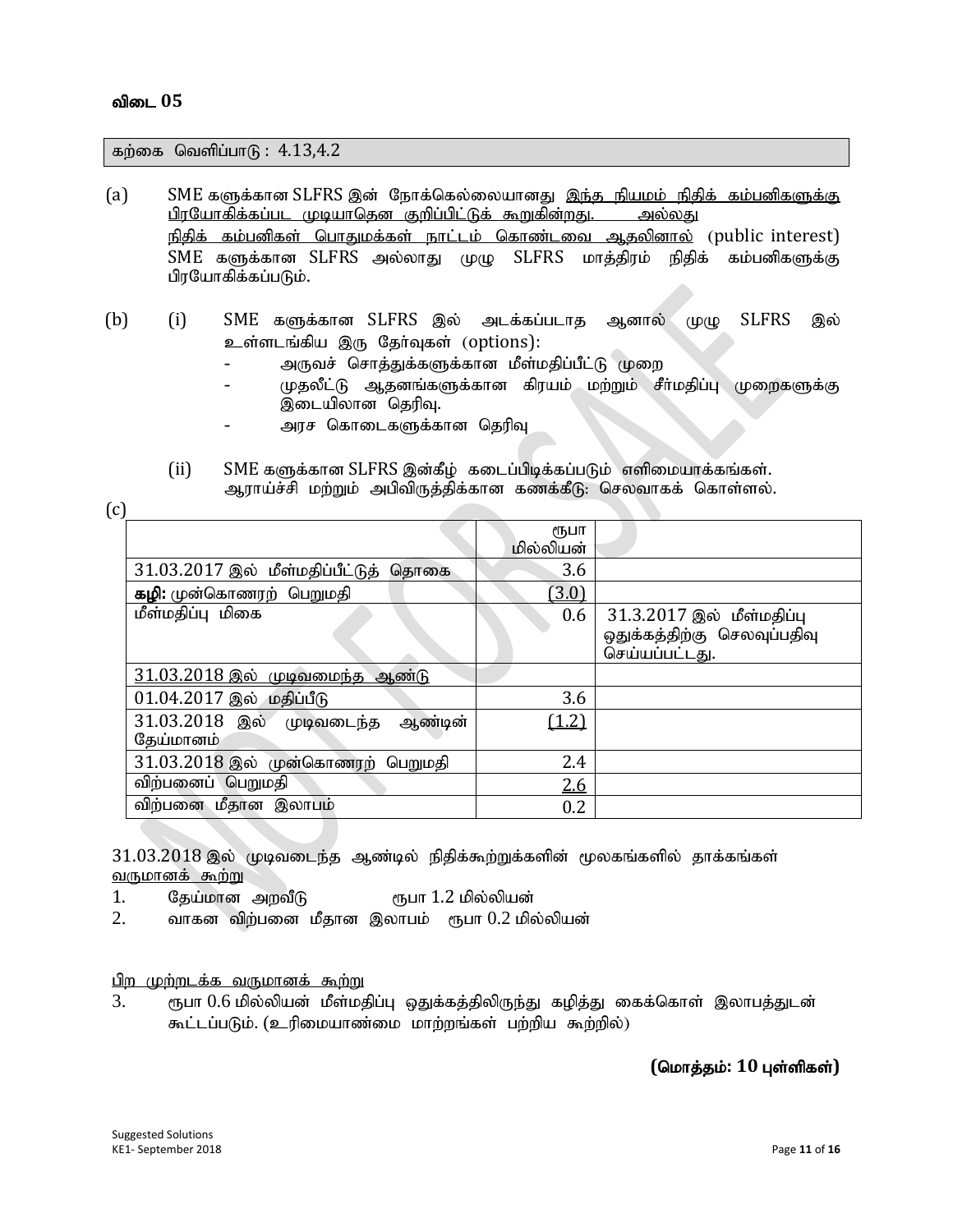கற்கை வெளிப்பா $6: 3.3$ 

## $(a)$  தரங்க, விபுல் மற்றும் கசுன் பங்குடமை **தேறுதல் கணக்கு (Realisation Account)**

|                       | ரூபா '000 |                              | ரூபா '000 |
|-----------------------|-----------|------------------------------|-----------|
| காணி, கட்டிடம்        | 105,400   | கசுன் மூலதனக் கணக்கிற்கு     | 38,000    |
|                       |           | மோட்டார் வாகனம்              |           |
| மோட்டார் வாகனம்       | 28,000    | காசுப் பெறுவனவு:             | 102,000   |
|                       |           | – காணி, கட்டிடம்             |           |
| தொக்கு                | 4,560     | – தொக்கு                     | 4,000     |
| வியாபார வருமதிகள்     | 13,600    | – வியாபார கடன்பட்டோர்        | 13,100    |
| தேறுகைச் செலவுகள்     | 125       | கடன்படுனர் உத்தரவாதம்- தரங்க | 500       |
| முன்னதான தீர்ப்பனவுச் | 435       |                              |           |
| செலவு                 |           |                              |           |
| இலாபம்:<br>தேறுகை     |           |                              |           |
| - தரங்க               | 2,192     |                              |           |
| விபுல்                | 1,644     |                              |           |
| கசுன்                 | 1,644     |                              |           |
|                       | 157,600   |                              | 157,600   |

## $(b)$  பங்காளர் மூலதனக் கணக்கு

|                                       | தரங்க<br>ரூபா '000 | விபுல்<br>ரூபா '000 | கசுன்<br>ரூபா '000 |                                        | தரங்க<br>ரூபா '000 | விபுல்<br>ரூபா '000 | கசுன்<br>ரூபா '000 |
|---------------------------------------|--------------------|---------------------|--------------------|----------------------------------------|--------------------|---------------------|--------------------|
| நடைமுறைக<br>கணக்கிலிருந்து<br>மாற்றம் |                    |                     | 3,140              | 31.03.2018 இல்<br>மீதி                 | 40,000             | 30,000              | 30,000             |
| மோ. வாகன<br>சுவீகரிப்பு               |                    |                     | 38,000             | நடைமுறைக்<br>கணக்கிலிருந்து<br>மாற்றம் | 16,000             | 17,000              |                    |
| கடன்படுனர்<br>உத்தரவாதம் –<br>தரங்க   | 500                | $\blacksquare$      |                    | தேறுகை<br>இலாபம்                       | 2,192              | 1,644               | 1,644              |
| காசு                                  | 57,692             | 48,644              |                    | காசு                                   |                    |                     | 9,496              |
|                                       | 58,192             | 48,644              | 41,140             |                                        | 58,192             | 48,644              | 41,140             |

 $($ மொத்தம் 10 புள்ளிகள்)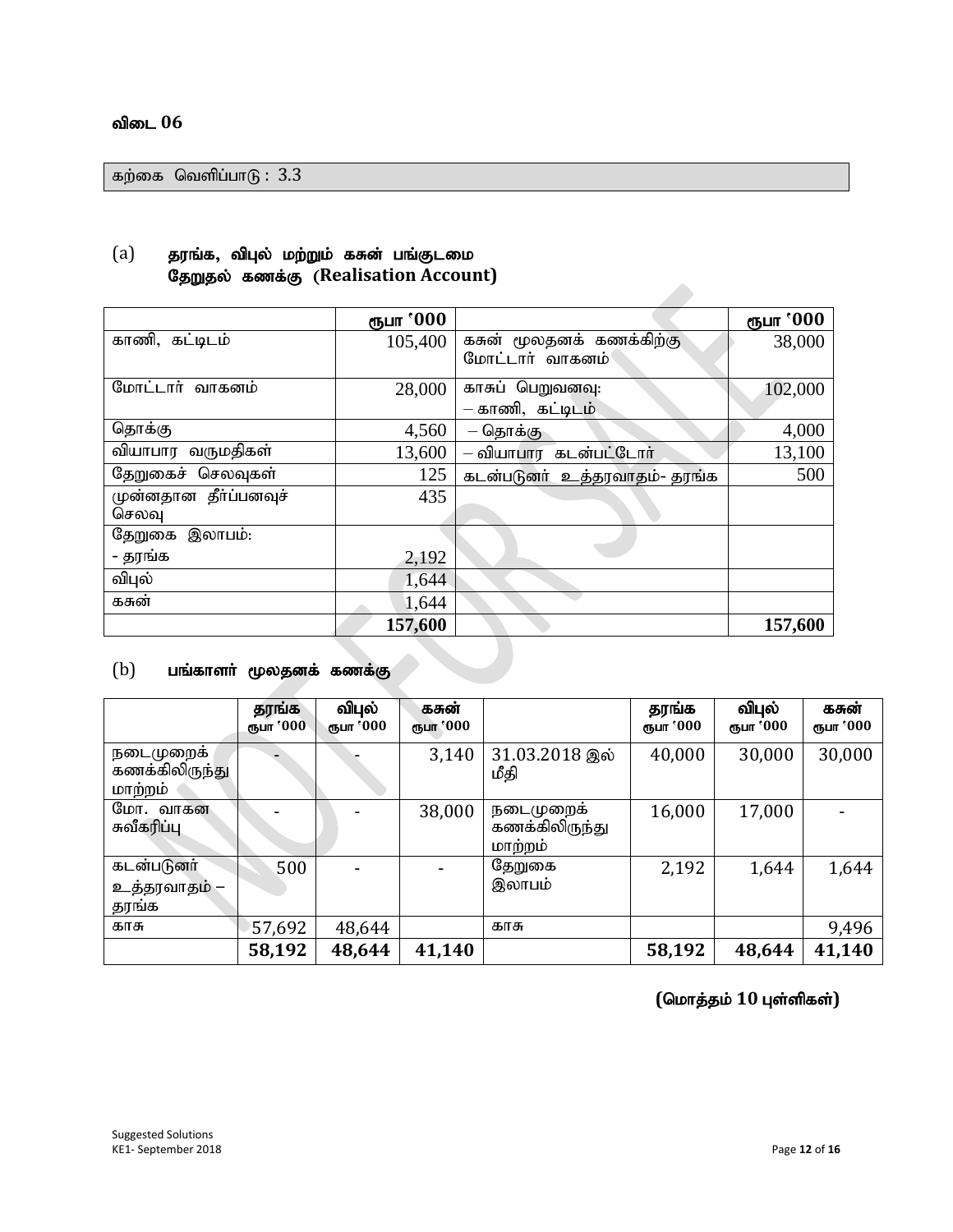கற்கை வெளிப்பா $6: 3.2.3/3.2.5$ 

(a) (i)

## $\mathbf{f}$ ரெக் PLC

## 2018 மார்ச் 31 இல் முடிவடைந்த ஆண்டிற்கான இலாப, நட்டக் கூற்று

| சீரெக் PLC                                                     |            |                |  |
|----------------------------------------------------------------|------------|----------------|--|
| $2018$ மார்ச் 31 இல் முடிவடைந்த ஆண்டிற்கான இலாப, நட்டக் கூற்று |            |                |  |
|                                                                |            |                |  |
|                                                                | ரூபா $000$ |                |  |
| விற்பனை                                                        | 175,690    |                |  |
| விற்பனைக் கிரயம்                                               | (110, 805) | W1, W2         |  |
| மொத்த இலாபம்                                                   | 64,885     |                |  |
| கூட்டு: ஏனைய வருமானம்                                          | 28         |                |  |
| நிருவாகச் செலவுகள்                                             |            | <b>W3 W5</b>   |  |
| $(32,400+4,200+1,825+2,912+3,012)$                             | (44,349)   |                |  |
| விநியோகச் செலவுகள் (3,100 + 2,700)                             | (5,800)    | W <sub>5</sub> |  |
| நிதிச் செலவுகள்                                                | (1, 230)   |                |  |
| வரிக்கு முன் இலாபம்                                            | 13,534     |                |  |
| வரியீடு                                                        | (6,660)    | W <sub>7</sub> |  |
| ஆண்டிற்கான இலாபம்                                              | 6,874      |                |  |

#### (ii)

 $\epsilon$ ரெக் PLC

## 2018 மார்ச் 31 இல் நிதிநிலைக் கூற்று

|                                               | ரூபா 000 |    |
|-----------------------------------------------|----------|----|
| நடைமுறையல்லாச் சொத்துக்கள்                    |          |    |
| ஆதனம், பொறி மற்றும் உபகரணம்                   | 56,726   |    |
|                                               |          |    |
| <u>நடைமுறைச் சொத்துக்கள்</u>                  |          |    |
| <u>தொக்கு</u> ககள்                            | 16,895   | W1 |
| <u>வியாபார வருமதிகள் (4,700 – 1,200)</u>      | 3,500    |    |
| $(7,300 - 1,825)$<br><u>முற்கொடுப்பனவுகள்</u> | 5,475    | W5 |
| வங்கி மீதி                                    | 25,300   |    |
|                                               | 51,170   |    |
| மொத்தச் சொத்துக்கள்                           | 107,896  |    |
|                                               |          |    |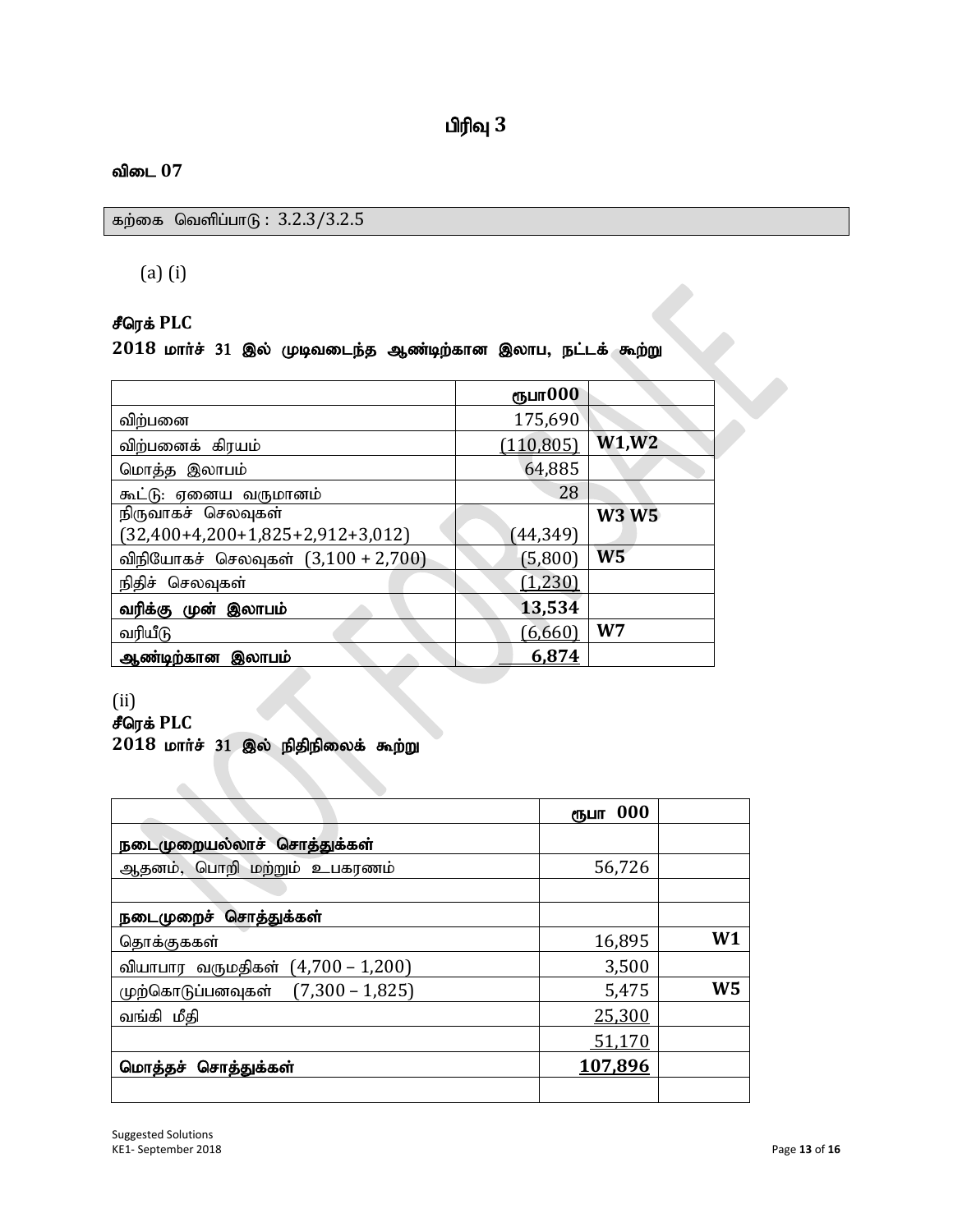| உரிமையாண்மையும் பரிப்புக்களும்        |         |  |
|---------------------------------------|---------|--|
| உரிமையாண்மை                           |         |  |
| குறிப்பிடு மூலதனம்                    | 50,000  |  |
| கைக்கொள் இலாபம் (11,190+6,874)        | 18,064  |  |
|                                       | 68,064  |  |
| <u>நடைமுறையல்லாப் பரிப்புக்கள்</u>    |         |  |
| மீட்கத்தகு முன்னுரிமைப் பங்குகள்      | 20,000  |  |
| பிற்போடப்பட்ட வருமானம் $(1,400 - 28)$ | 1,372   |  |
|                                       | 21,372  |  |
| நடைமுறைப் பரிப்புக்கள்                |         |  |
| வியாபார சென்மதிகள்                    | 6,400   |  |
| செலுத்தவேண்டிய வருமானவரி              | 6,160   |  |
| அட்டுறு செலவுகள் (1,700 +4,200)       | 5,900   |  |
|                                       | 18,460  |  |
| மொத்த உரிமையாண்மையும் பரிப்புக்களும்  | 107,896 |  |

| செய்முறை $1$                                    | ரூபா 000 |
|-------------------------------------------------|----------|
| $2018$ மார்ச் 31 இல் தொக்குப் பெறுமதி           | 17,400   |
| NRV இலும் மிகையான அசையா உருப்படிகளின்<br>கிரயம் | (505)    |
| $(800-295)$                                     |          |
|                                                 | 16,895   |
|                                                 |          |

| செய்முறை 2 - விற்பனைக் கிரயம்        | ரூபா 000 |
|--------------------------------------|----------|
|                                      |          |
| ஆரம்பத் தொக்கு                       | 12,300   |
| கூட்டு: கொள்வனவுகள் (112,400 +3,000) | 115,400  |
| கழி: இறுதித் தொக்கு                  | (16,895) |
|                                      | 110,805  |

| செய்முறை 3 – பெறுமானத் தேய்வு | ரூபா 000     |
|-------------------------------|--------------|
| கட்டிடம் $(60,250*5%)$        | 3,012        |
| உபகரணம் (14,560*20%)          | 2,912        |
| மோட்டார் வாகனம் (10,800*25%)  | <u>2.700</u> |
|                               | 8,624        |

a de la calactería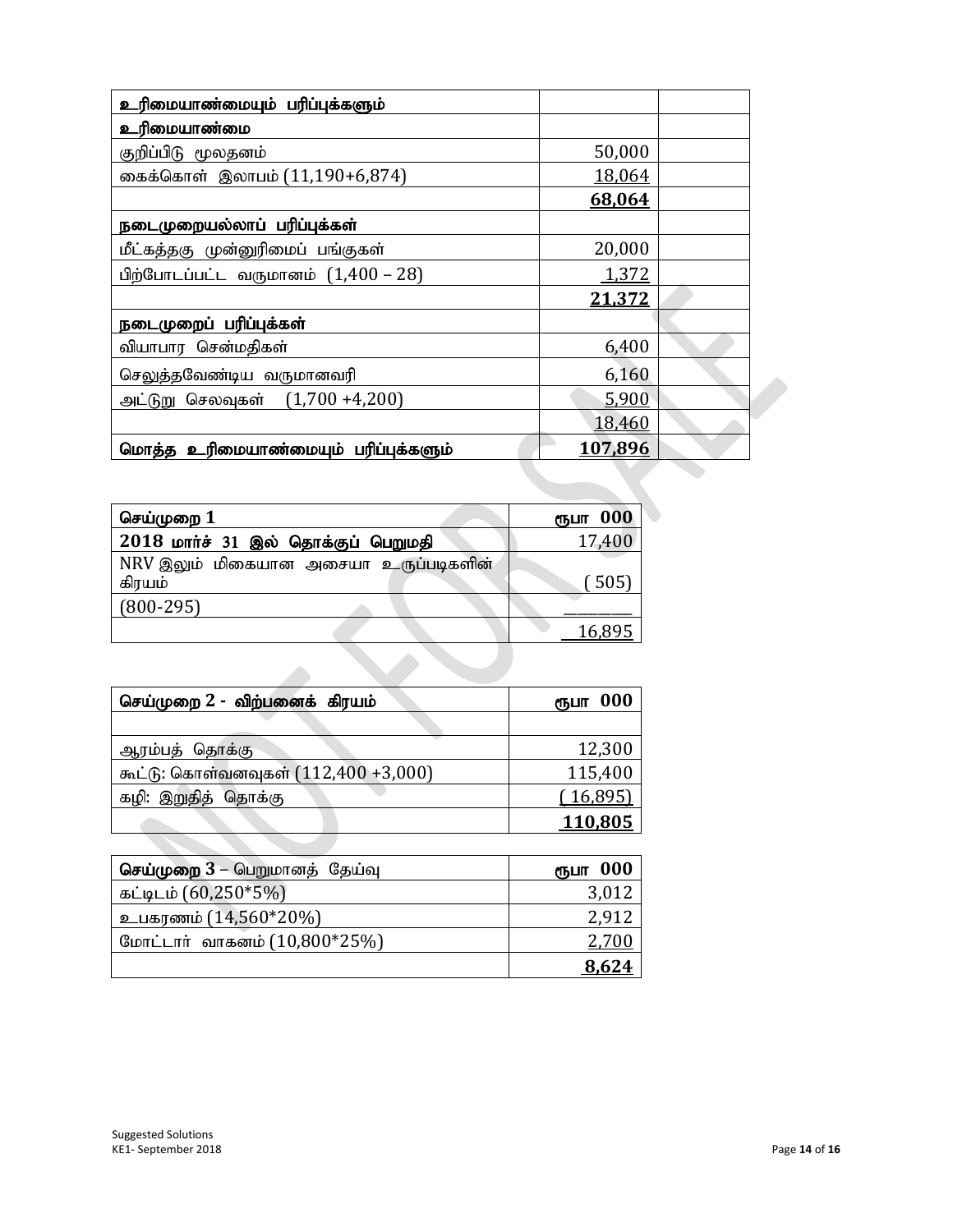#### செய்முறை 4

முன்வைக்கப்பட்ட விற்பனைக் கட்டளையானது ஒரு குறிப்பிட்ட விலையில் ஒரு கணியத்திற்காக இருந்தபோதிலும் அதனை ஒரு வருமானமாக ஏற்பிசைவு செய்ய முடியாது.

| செய்முறை 5 - செலுத்திய வாடகை |          |                 |
|------------------------------|----------|-----------------|
|                              | ரூபா 000 |                 |
| செலுத்திய தொகை               | 7,300    |                 |
| எதிர்காலத்திற்கான தொகை       | (5, 475) |                 |
| $(7,300/12*9)$               |          |                 |
| ஆண்டிற்கு உரிய தொகை          | 1,825    | நிருவாகச் செலவு |

திருப்பிச் செலுத்தப்பட்ட பணமான (Cash back) ரூபா 1,400,000 குத்தகைக் காலங்களுக்கு<br>இடையில் சமமாக பிரிக்கப்பட்டு இலாப, நட்டத்தில் தாக்கல் செய்யப்படல் வேண்டும். சமமாக பிரிக்கப்பட்டு இலாப, நட்டத்தில் தாக்கல் செய்யப்படல் வேண்டும். எதிர்காலம் தொடர்புபட்ட தொகை பிற்போடப்பட்ட வருமானமாக காட்டப்படும். அதன்படி;

| செய்முறை W6                            | 000<br>ரூபா |
|----------------------------------------|-------------|
| நடப்பு ஆண்டிற்கானது $(1,400/50)$       |             |
| எதிர்வரும் ஆண்டுகளுக்கானது (1,400 -28) |             |
|                                        | 1.400       |
|                                        |             |

|                                          | ரூபா 000   |
|------------------------------------------|------------|
| வரவு. ஏனைய வருமானம்                      | 1,372      |
| செலவு. பிற்போடப்பட்ட வருமானம்            | 1,372      |
| செய்முறை 7 – வருமான வரி                  |            |
| நடப்பு ஆண்டின் வருமான வரி $(22,000*28%)$ | 6,160      |
| முன்னைய ஆண்டின் குறை ஏற்பாடு             | <u>500</u> |
| தாக்கல்<br>வர்க                          | 6,66(      |

(b)

- ஏனைய முதலீட்டாளர்களுடன் ஏற்படுத்திய உடன்படிக்கையின் பிரகாரம் 50% க்கு அதிகமான வாக்களிக்கும் உரிமைக்கான அதிகாரம்.
- சட்டவாக்கம் அல்லது உடன்படிக்கை ஒன்றின் மூலம் உரிமத்தின் நிதிசார் மற்றும்<br>தொழிற்பாட்டு கொள்கைகளை கட்டுப்படுத்துவதற்கான அதிகாரத்தை மேன்நிலை கொள்கைகளை கட்டுப்படுத்துவதற்கான உரிமம் கொண்டிருத்தல்.
- பணிப்பாளர் சபைக்கு பெரும்பான்மையான உறுப்பினர்களை நியமிக்கும் அல்லது நீக்கும் அதிகாரத்தினை மேன்நிலை உரிமம் கொண்டிருத்தல்.
- பணிப்பாளர்சபைக் கூட்டங்களில் பெரும்பான்மை வாக்குகளை அளிக்கும் அதிகாரத்தை மேன்நிலை உரிமம் கொண்டிருத்தல்.

## $($ மொத்தம் 20 புள்ளிகள்)